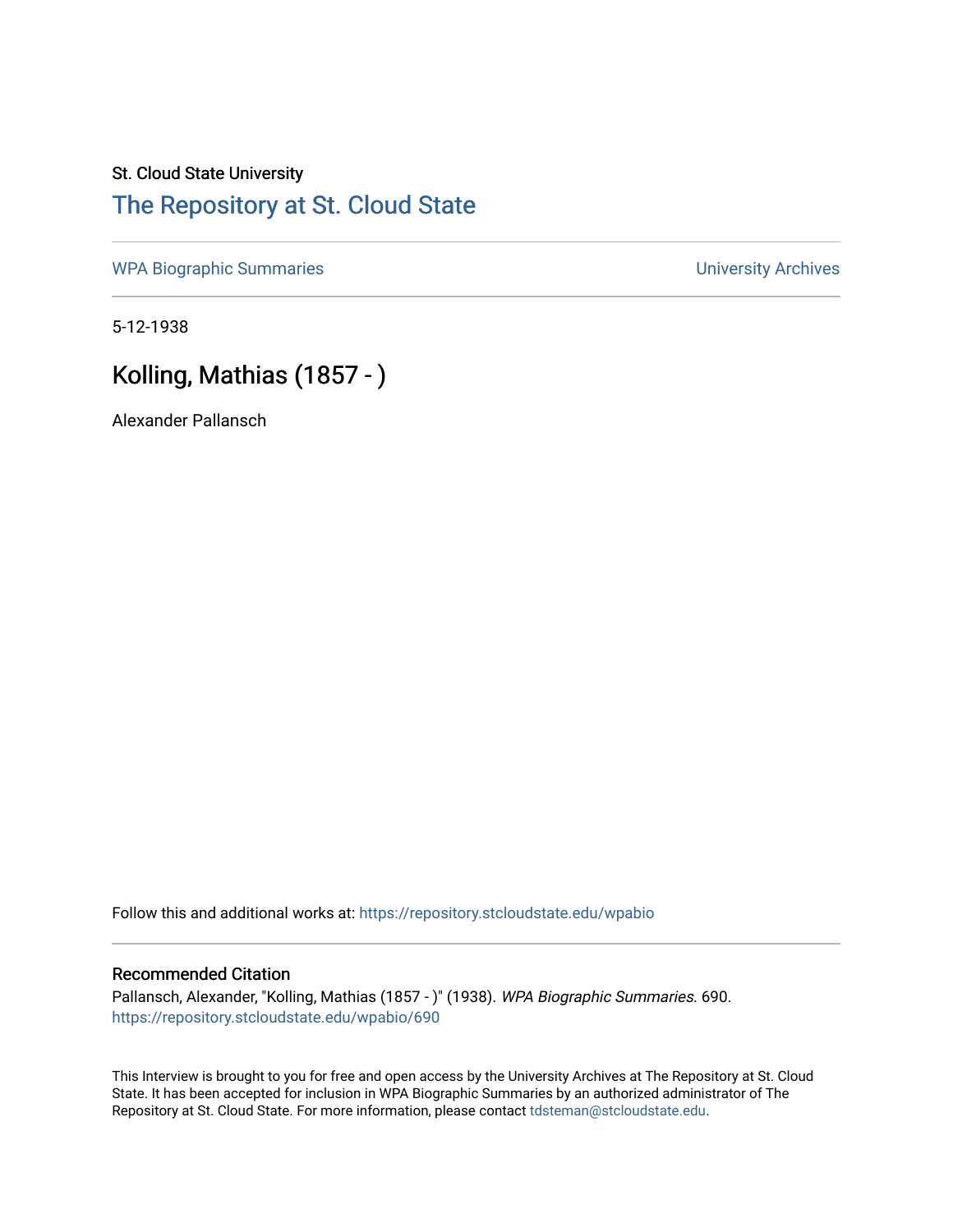- ..

**KOLL ING, MATHIAS File No.**  $B - 717$ 

Mathias Kolling was born near the village of Richmond, November 10, 1857, the son of Adam and Anna Marie (Lauer) Kolling.

Adam and Anna (Lauer) Kolling were parents of eleven children, Peter, Nicholous, John, Mathias, Henry, Christopher, Anton, Joseph, Margaret, Barbara and Katherine.

Mathias folks lived in Lake county, Indiana, later moving west to this Richmond, which was then still prairie and woods. They built a log cabin house on a piece of land for which they paid sixteen dollars. Four oxen were used to till the soil, and they also had a cow which was something very new to the other settlers.

When the Indians were hostile Mathias remembers when his father put all the children on the wagon and with two oxen drove to St. Cloud to keep them from harm. There were no roads so they drove through a meadow near Koetters farm where the oxen got stuck and they had to run about two miles for help. He also remembers when the Indians came begging for bread.

Mathias went to the village school with his brothers and sisters, they walked two and one-half miles each way, one day Mathias and his brother and sister were on their way when they saw three Indians coming their way. They were to frightened to go on but the Indians now being on more friendly terms walked away, and motioned them to go. on as they had seen they were afraid to pass them.

Later Mathias attended the District school close to home. Mathias was baptized in the old Buemel house near the village of Richmond. In his earlier days he helped his folks on the farm. He also helped build the Great Northern Railroad through Richmond.